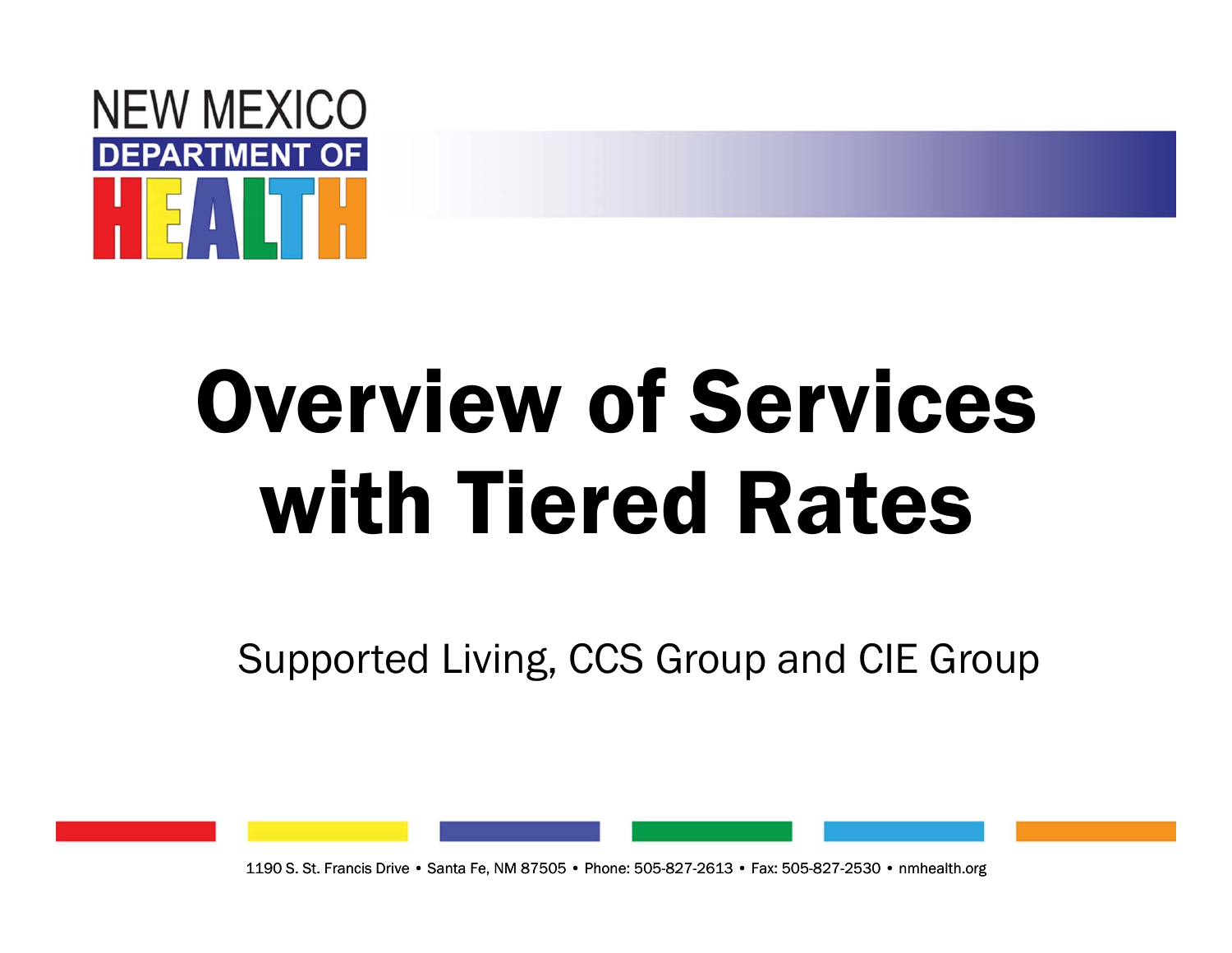## **Objectives**

- Understanding Tiered Rates
- Understand how discontinuation of the SIS affects clinical criteria for services with tiered rates
- Understand what IS really changing and what IS NOT

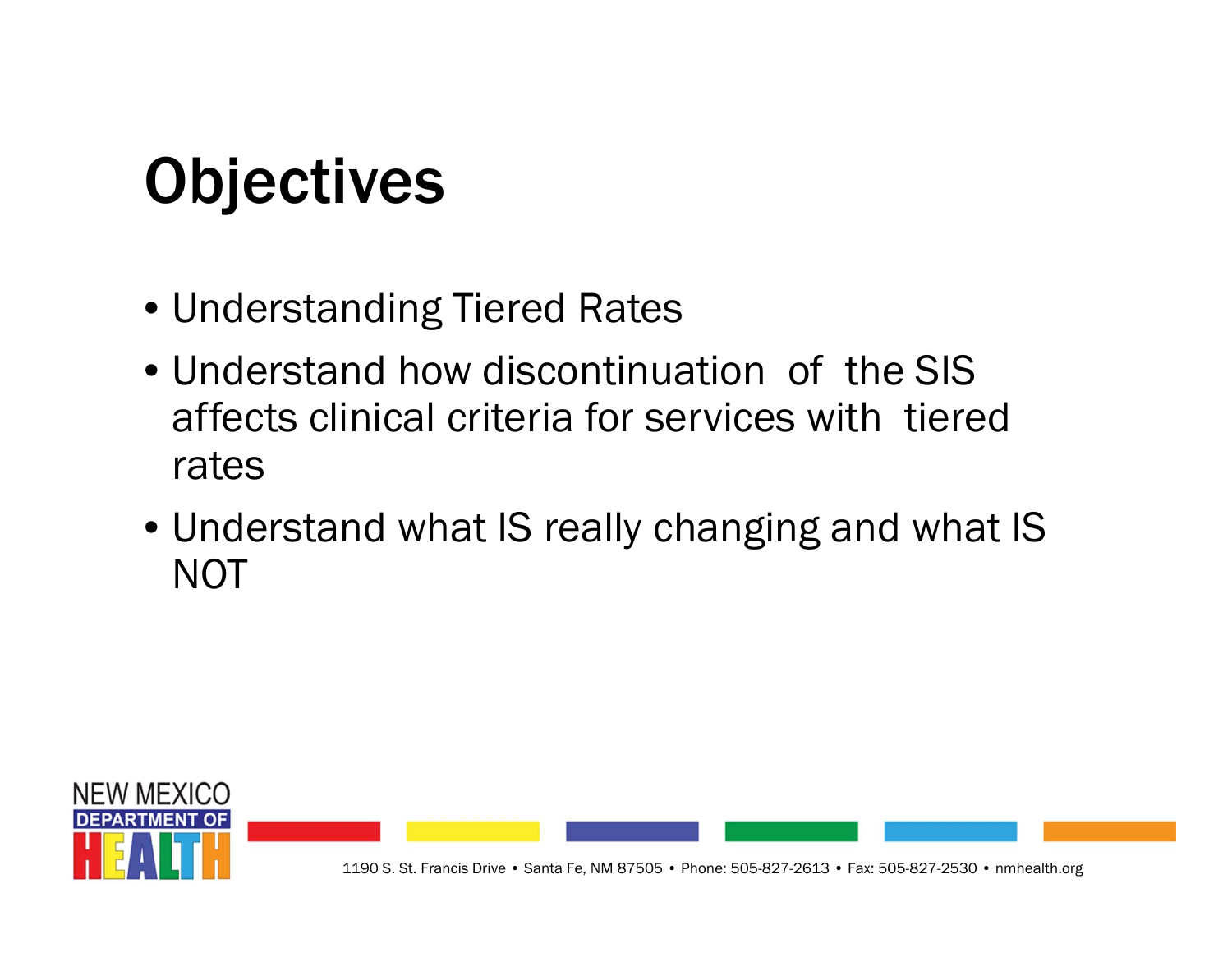#### **Review of Clinical Criteria for services with tiered rate categories**

- • Customized Integrated Employment (CIE) – Group – 2 rate categories
- $\bullet$  Customized Community Supports (CCS) – Group- 2 rate categories
- Supported Living 3 rate categories

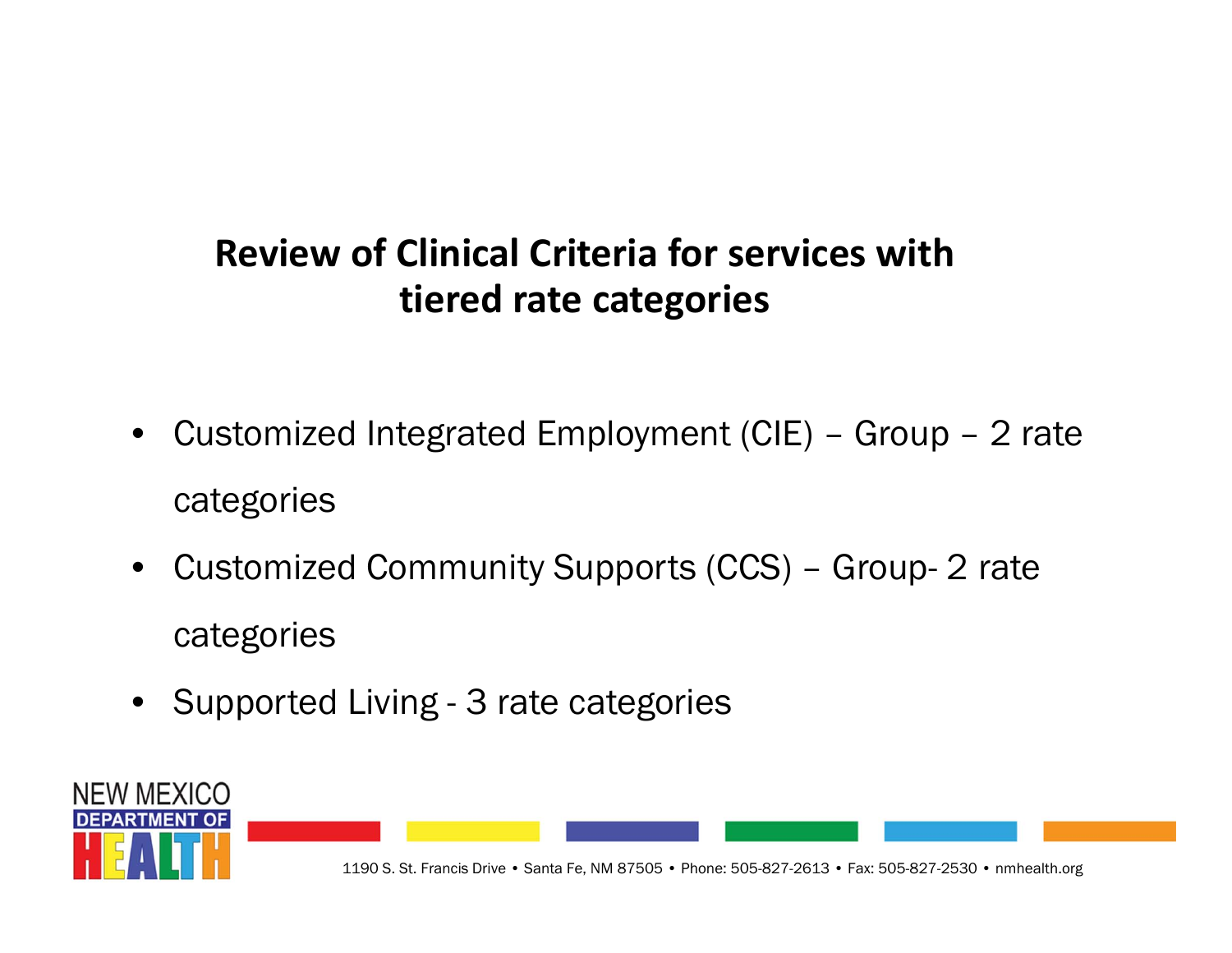1190 S. St. Francis Drive • Santa Fe, NM 87505 • Phone: 505-827-2613 • Fax: 505-827-2530 • nmhealth.org



NEW MEXICO

- Established for group service models in 2012
- Rates reflect need to adjust staffing patterns throughout the day based on individual need
- Individuals with more intense pattern of support needs receive a higher rate category within the same service model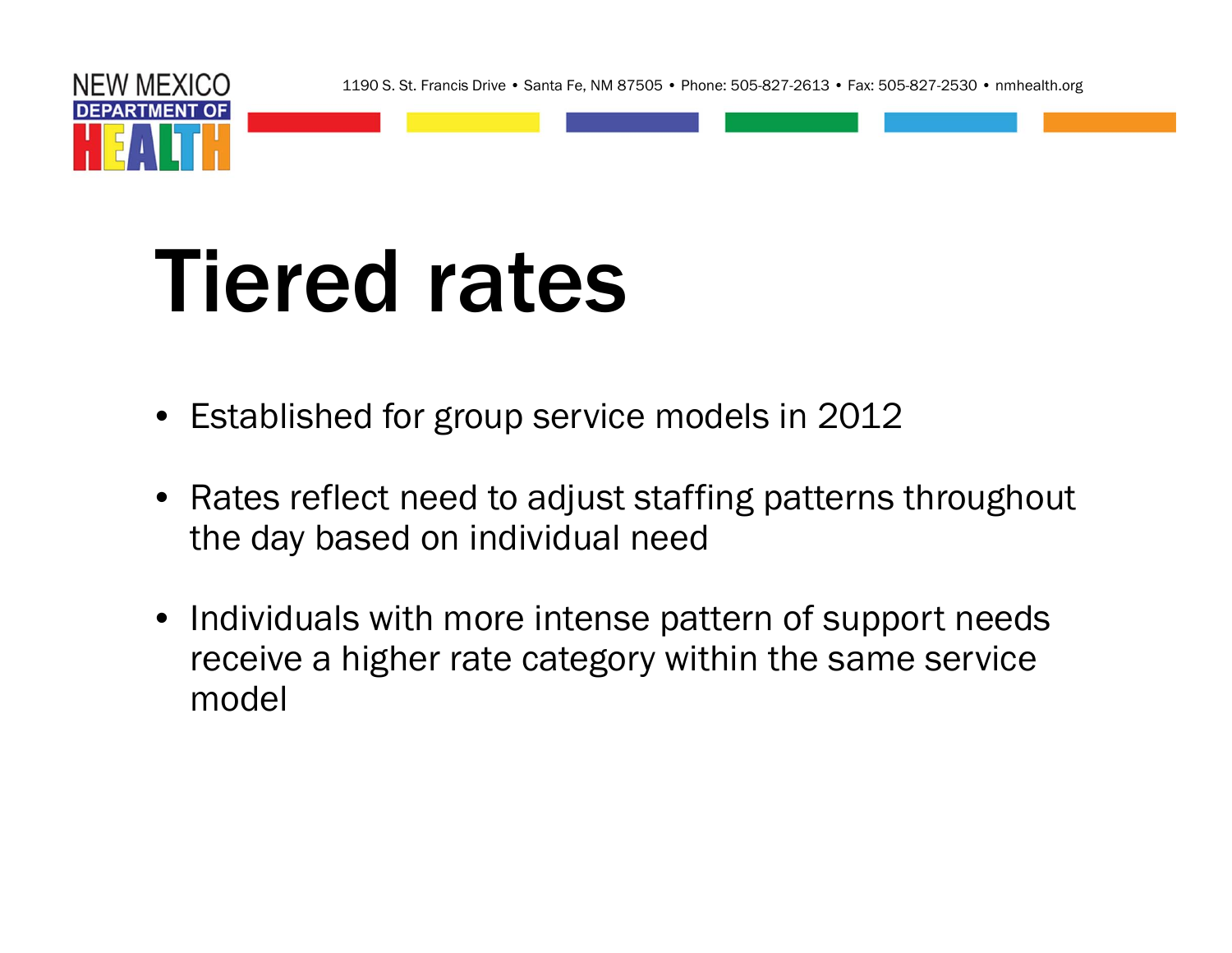

### **Supported Living**

The rates were developed to allow for individualized attention and nursing services at three levels:

- • Supported Living Category 1 (Basic Support)-up to 7 hours a week of individualized staff attention apart from shared staffing and rare nursing services
- Supported Living Category 2 (Moderate Support)-between 7- 14 hours a week of individualized staff attention apart from shared staffing and some (up to 5 hours monthly) of nursing services
- Supported Living Category 3 (Extensive Support)-between 14- 28 hours a week of individualized staff attention apart from shared staffing and frequent ( up to 10 hours monthly) nursing services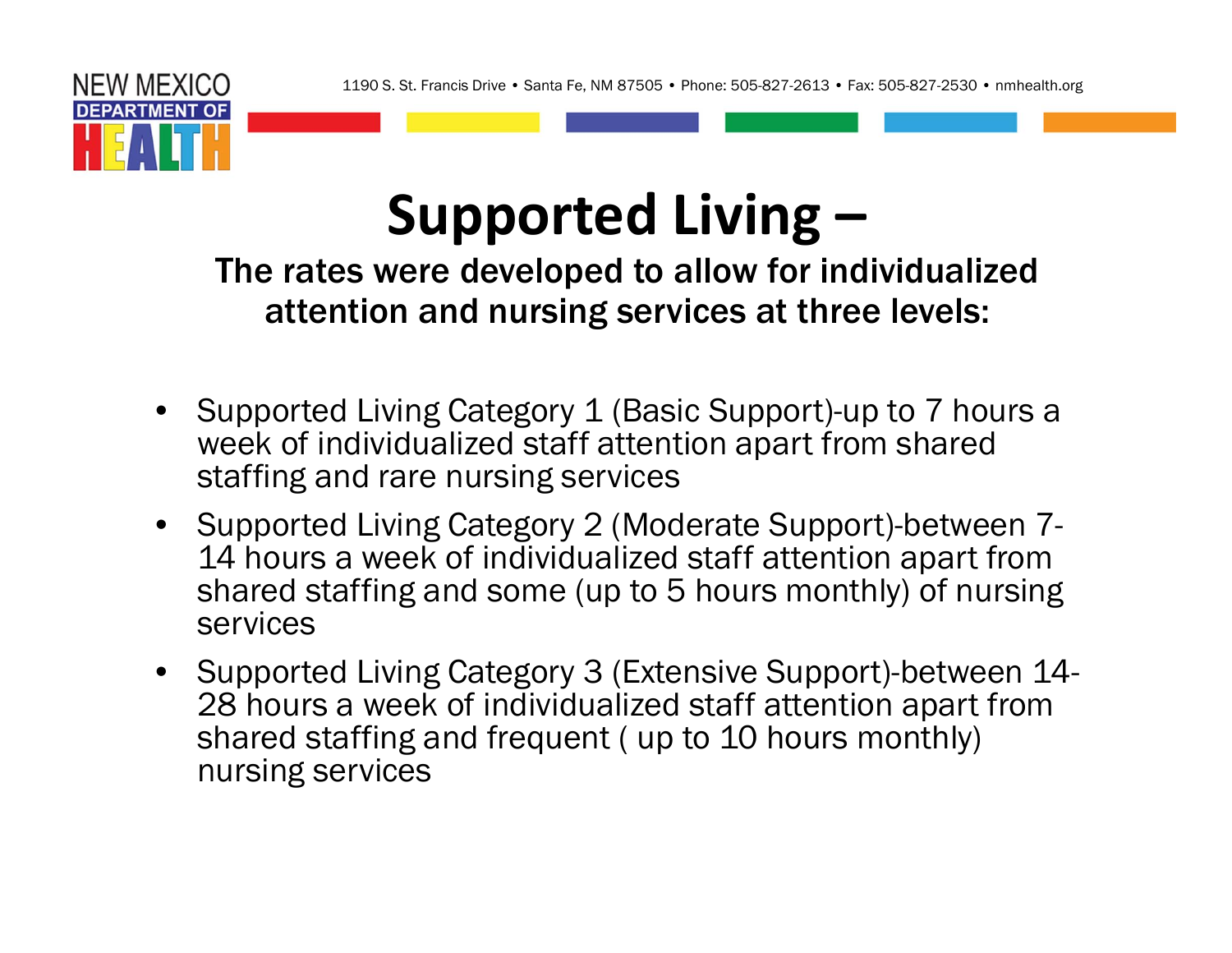



The rates were developed to allow for the following requirements for staffing ratios :

CCS Group Category 1: While individuals may require some one-to-one attention they are supported in a group with a staffing ratios of no more six service recipients per direct support personnel

CCS Group Category 2 Extensive Support While individuals may require some one-to-one attention, they are never supported in a group with a staffing ratio of more than four service recipients per direct support personnel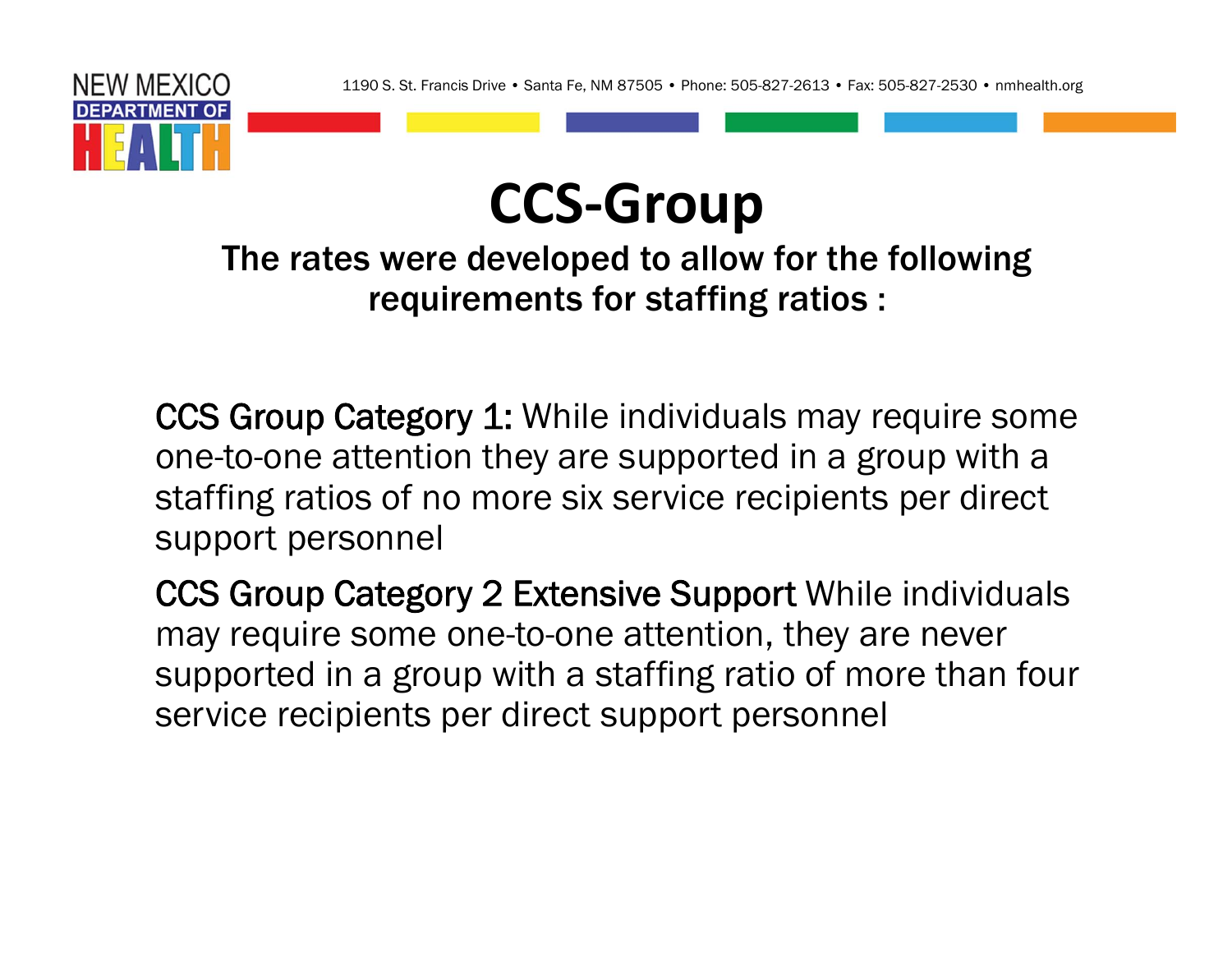

#### **CIE ‐Group**

#### **R**ates were developed to allow for the following requirements for staffing ratios :

CIE Group Category 1 While individuals may require one-toone attention, they are supported in a group with a staffing ratios of no more six service recipients per direct support personnel

CIE Group Category 2 Extensive Support While individuals may require one-to-one attention, they are never supported in a group with a staffing ratio of more than four service recipients per direct support personnel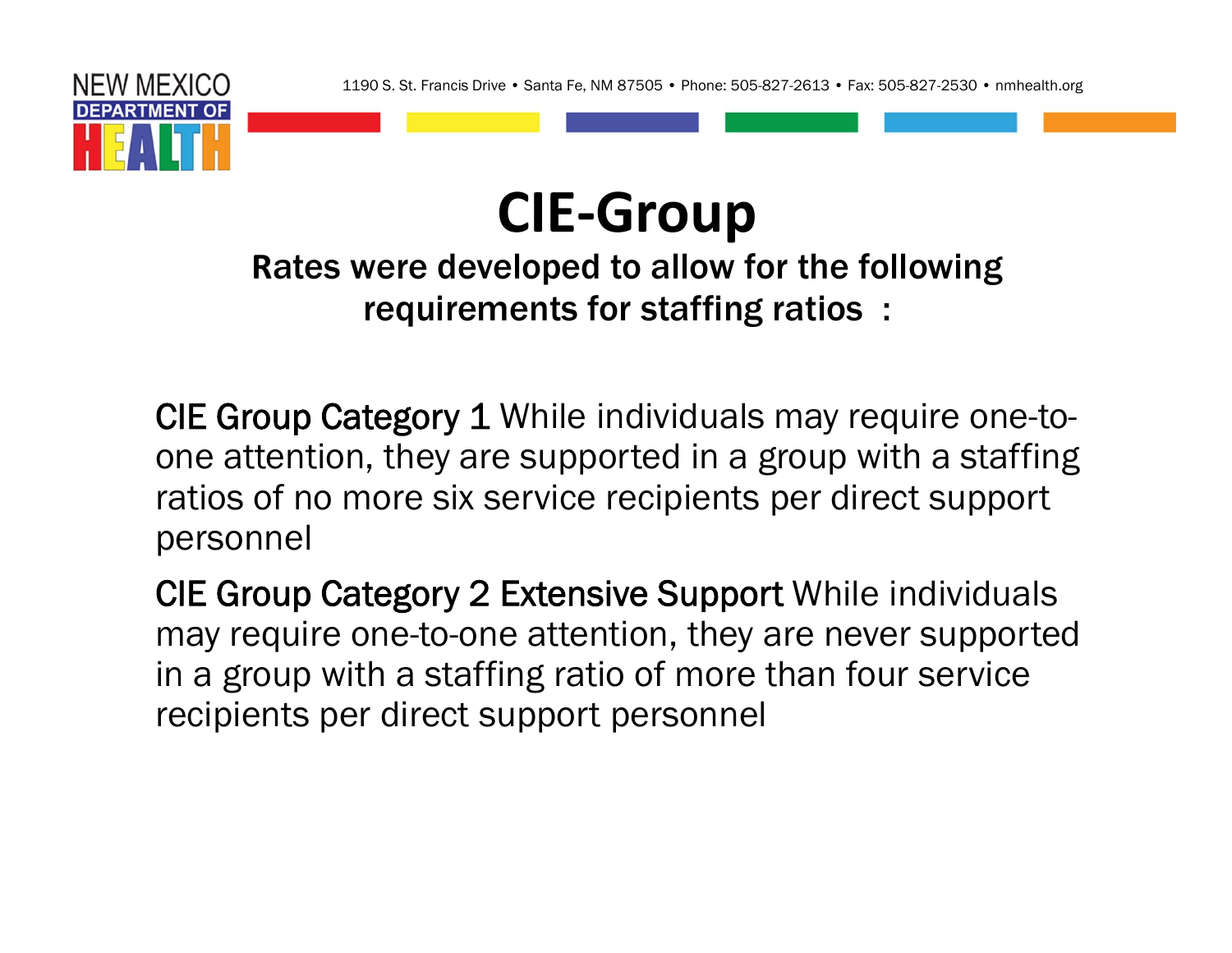#### What is NOT changing with Clinical Criteria Reissue

- 1. Rates
- 2. Assumptions built into rates developed for the Group **Services**
- 3. Requirements for staffing ratios or staffing patterns
- 4. Basic assumptions about what affects the intensity of need a person has

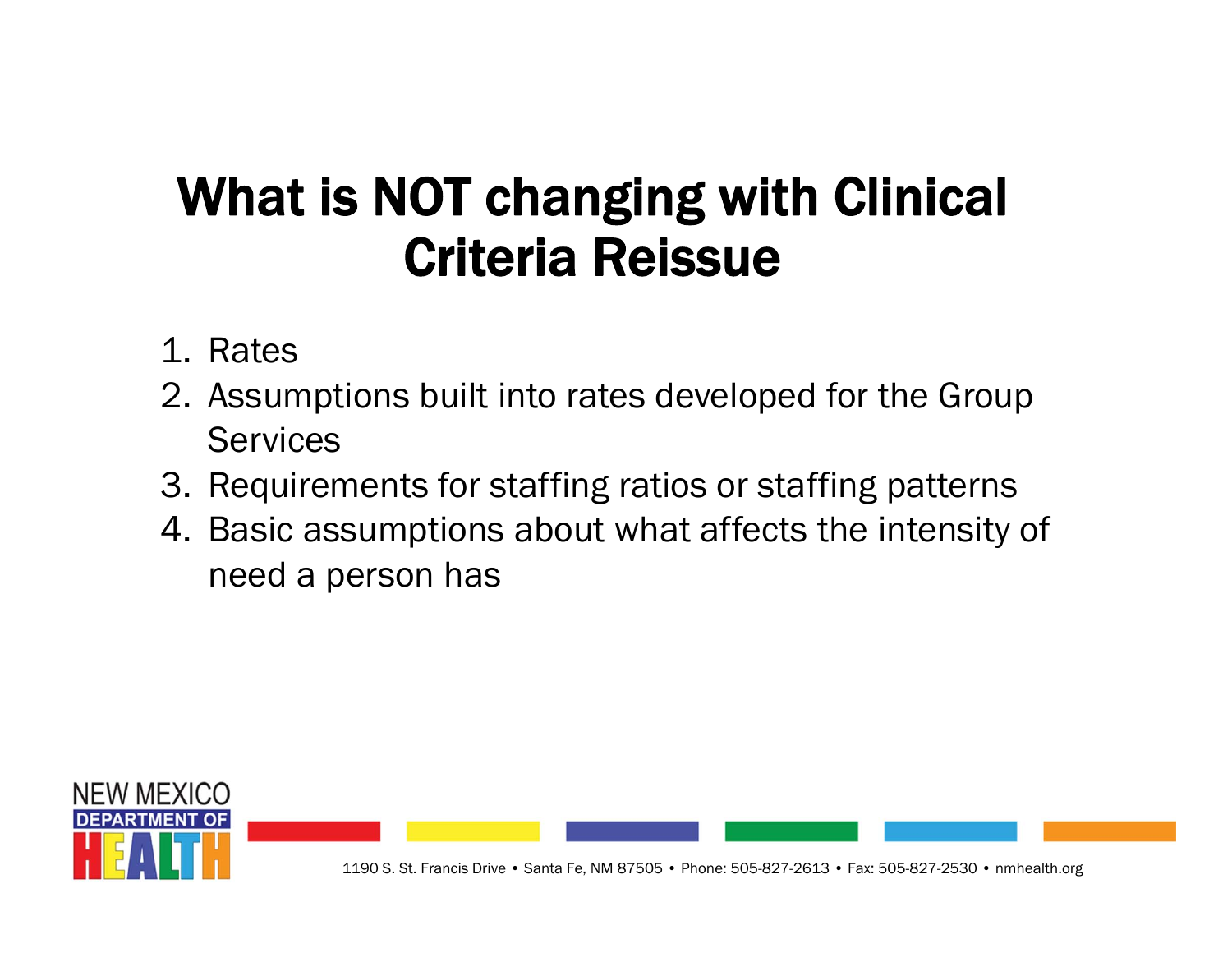#### What is Changing

- 1. The way that a person is identified as needing a higher versus lower rate category ( i.e. no longer automatic by NM DDW Group)
- 2. Titles of the services and rate categories
- 3. Additional bulleted criteria for each rate category
- 4. Demonstration of intensity and pattern of support needs is through documentation provided by the team ( NOT SIS or NM DDW Group)

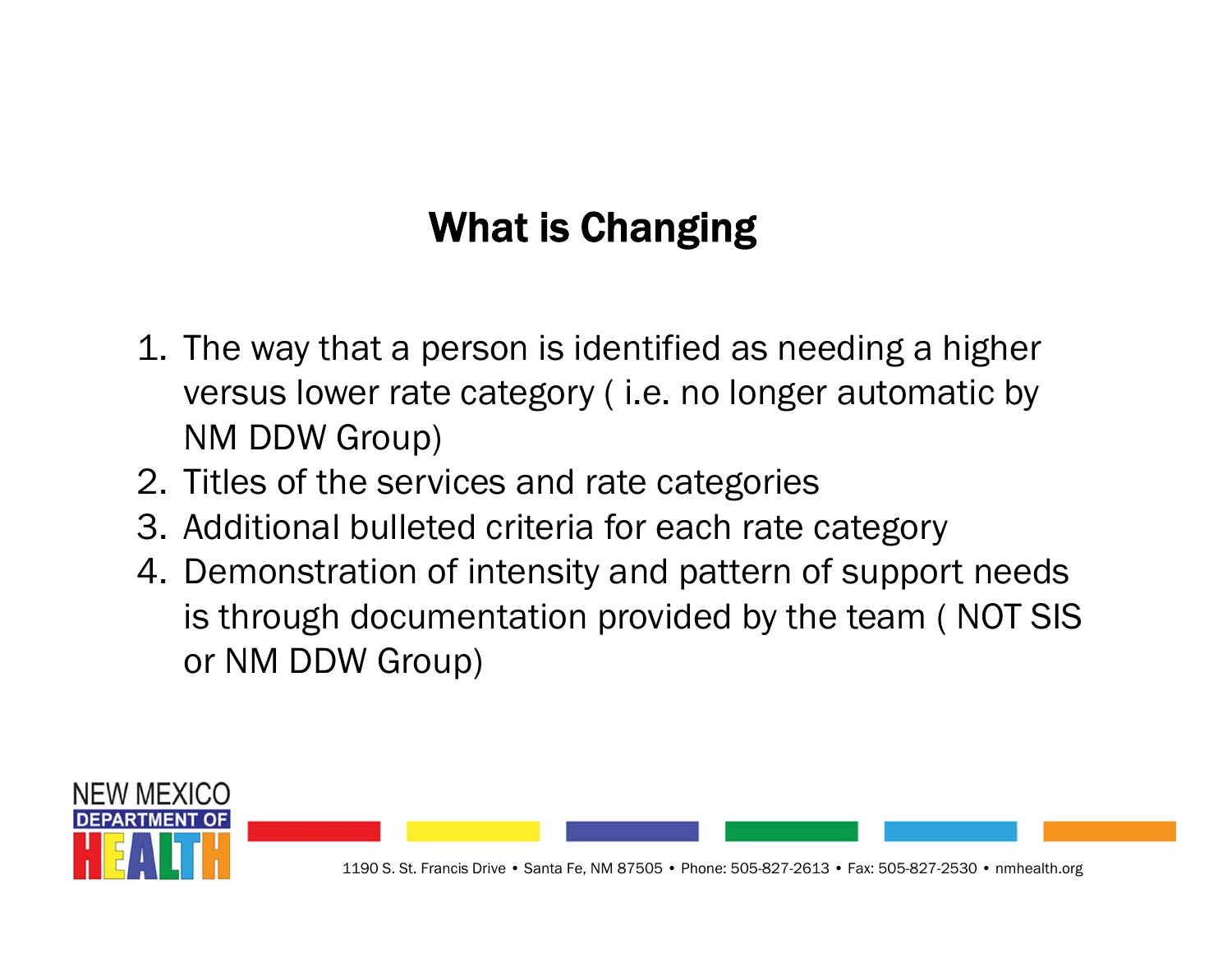### Old Terms

- CIE, Group, category 1 (NM SIS A-D)
- •CIE Group, category 2 (NM SIS E-G)
- CCS Group, category 1 (NM SIS A-D)
- •CCS Group, category 2 (NM SIS E-G)
- SL, category 1 (NM SIS A-B)
- SL category 2 (NM SIS C-D)
- •SL, category 3 (NM SIS E-G)

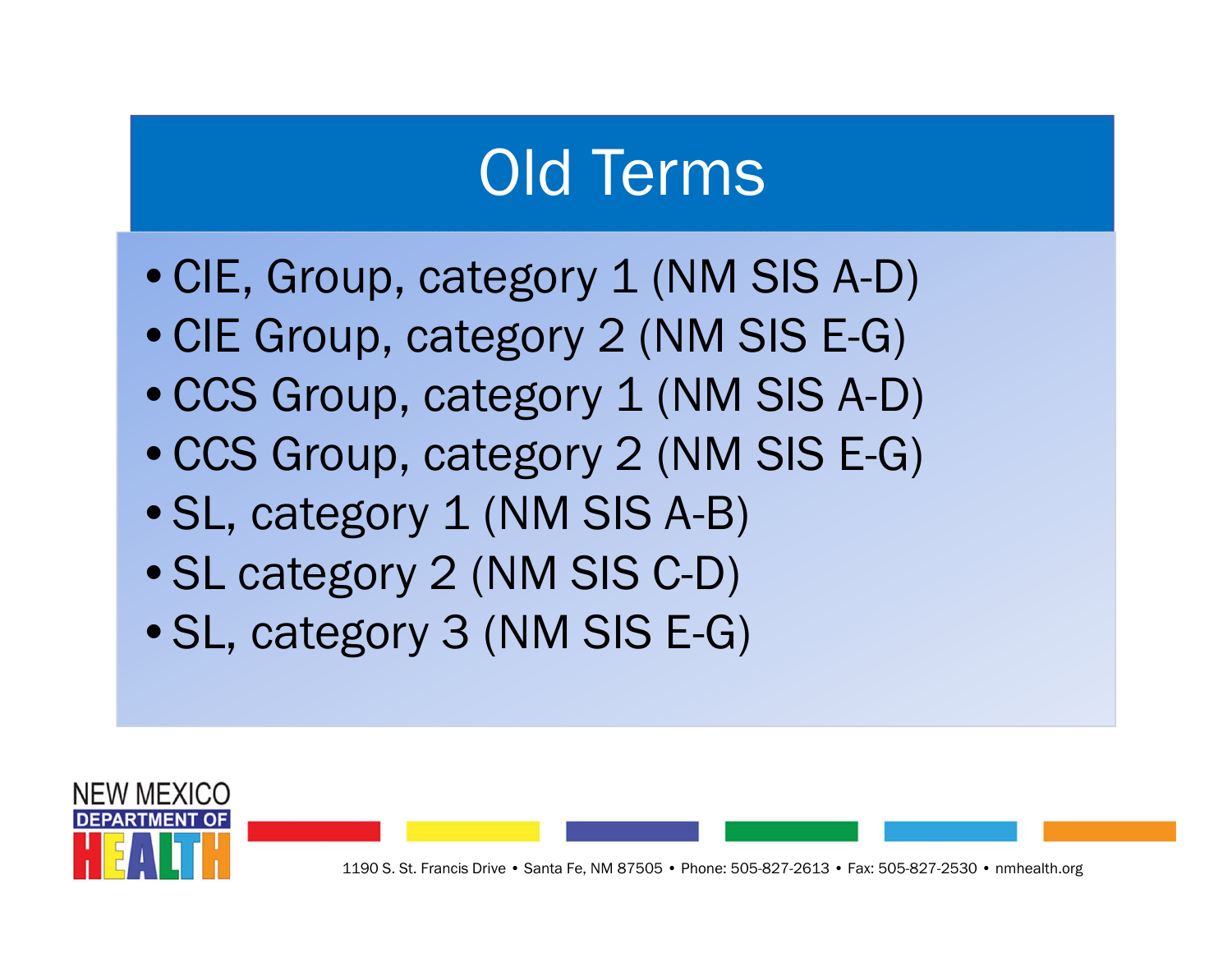## New Terms

- CIE, Group Category 1
- •CIE, Group Extensive Support
- •CCS, Category 1
- •CCS, Group Extensive Support
- •SL Basic Support
- •SL Moderate Support
- •SL Extensive Support